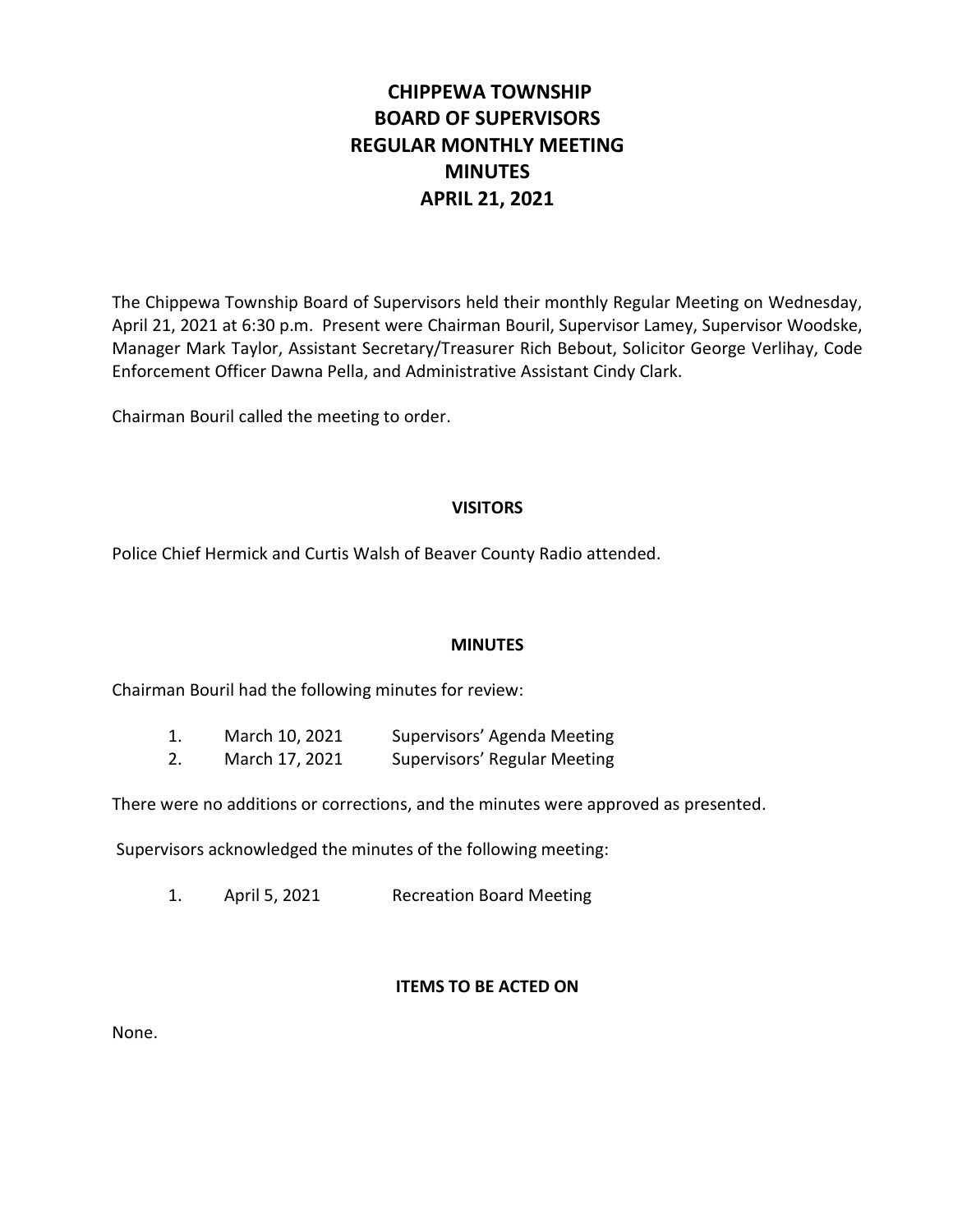## **REPORTS**

Chairman Bouril had the following reports for review:

- 1. Financial
- 2. Police
- 3. Road
- 4. Wage Tax/OPT
- 5. Real Estate Tax
- 6. Zoning
- 7. Code Enforcement
- 8. (No Fire Report submitted)

## **MANAGER'S REPORT**

Manager Mark Taylor had the following items for discussion:

1. Jumet Financial Investment:

Manager Taylor said that the Township had money in a CD. It matured, we pulled it out, and then invested it with Jumet Financial Investment Group. He said this was approved at last week's Agenda Meeting.

2. Playground at Veterans Field Update:

Manager Taylor said that poles for the new playground are now in the ground and they are starting to put the shades up. He said it is coming along and he will take photos of the process.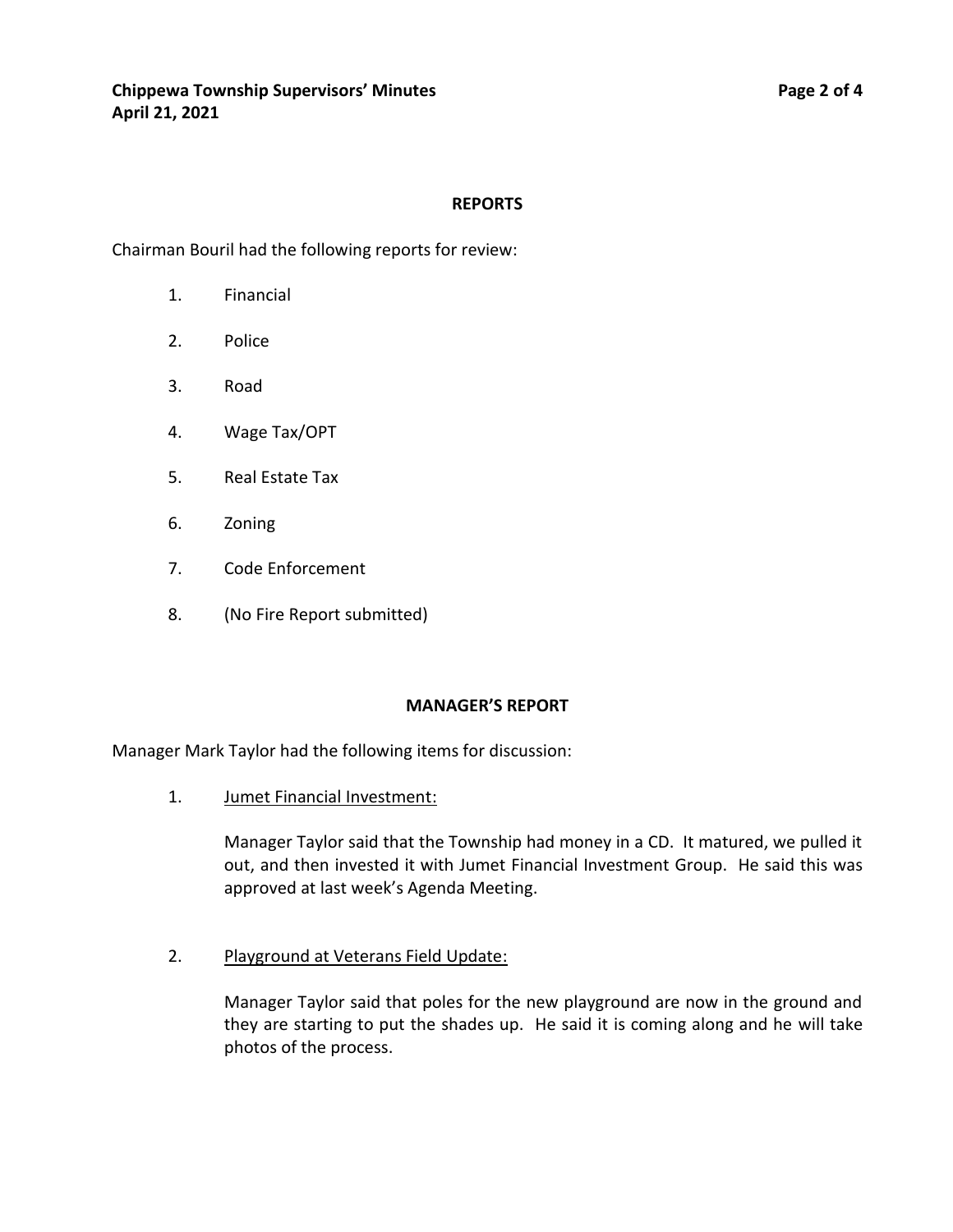# 3. Hazard Mitigation Grant:

Manager Taylor said that he applied to Beaver County for a Hazard Mitigation Grant for a storm pipe project on Woodland Road and he hopes we are successful in receiving grant money for this. The estimated cost would be \$60,000 to \$65,000.

# 4. DCED Letter of Intent for Shared Services Pertaining to Fire & Emergency:

A copy of the Letter of Intent regarding a fire and emergency services study had been forwarded to the Supervisors prior to the meeting. The Manager said other surrounding communities are being asked if they want to participate in this. He asked if the Board wanted to officially approve this.

**MS. LAMEY MOVED TO APPROVE** moving forward with the Letter of Intent. Mr. Woodske seconded the motion and with no further discussion the motion carried.

# 5. Recreation Coalition:

Manager Taylor added one additional item to the agenda. He said that Lauren Doyle joined the Northwest Recreation Coalition. Recreation directors from other communities toured our facilities recently, and they were very impressed with our facilities. They had a meeting that Manager Taylor attended. He said this is a good resource for our Township to be able to draw from and he said he is pleased that our director is now a part of this organization.

# **PAYMENT OF BILLS**

Chairman Bouril had the March 2021 bills for review.

**MR. WOODSKE MOVED TO APPROVE** payment of the March 2021 bills. The motion was seconded by Ms. Lamey and with no further discussion the motion carried.